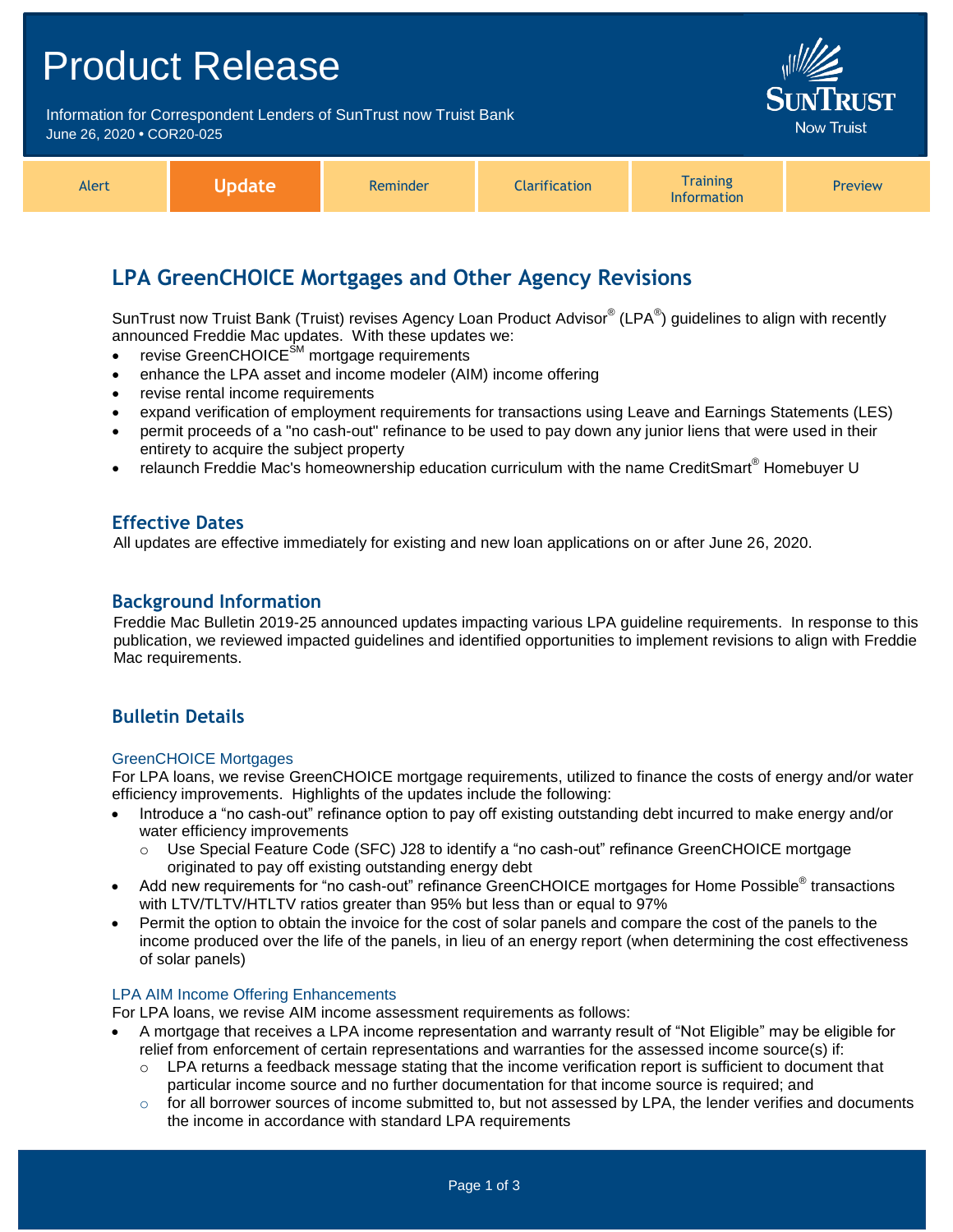# Product Release

Information for Correspondent Lenders of SunTrust now Truist Bank June 26, 2020 **•** COR20-025



### **Bulletin Details, continued**

#### LPA AIM Income Offering Enhancements, continued

 As a result of AIM income feedback message updates, we update guidelines to reflect these changes and include comprehensive charts for AIM using employer data and tax return data that details the available representation and warranty relief and corresponding verification and documentation requirements.

#### Rental Income

For LPA loans, we revise rental income guidelines to:

- Permit lenders to provide bank statements, electronic transfer of rental payments, or canceled rent checks, supporting two months' receipt of rental income, in lieu of Form 72, *Small Residential Income Property Appraisal Report* or Form 1000, *Single-Family Comparable Rent Schedule*
- Update the format and placement of certain charts to better reflect requirement differences for rental income from property acquired or placed in service in the current calendar year versus rental income from property owned in the prior calendar year
- Specify that non-cash add backs, such as amortization, may be included in calculating net rental income (when applicable); Form 92, *Net Rental Income Calculations – Schedule E* has been revised to reflect this update

#### Verification of Employment

For LPA loans, we expand verification of employment requirements to allow lenders to use a Leave and Earnings Statement (LES) dated no more than 120 days prior to the note date to verify the borrower's employment as part of the 10-day pre-closing verification (10-day PCV). This is an expansion of the current requirement that allows for use of an LES dated no more than 30 days prior to the note date.

#### "No Cash-Out" Refinance Mortgage Proceeds

For LPA loans, we permit proceeds of a "no cash-out" refinance to be used to pay down any junior liens that are secured by the mortgaged premises and were used in their entirety to acquire the subject property. This is an expansion of the current requirement that allows proceeds of a "no cash-out" refinance to be used to pay off any junior liens used for this purpose.

#### Homeownership Education

For LPA loans, we adopt the following revised naming convention and updated tutorial for Freddie Mac's homeownership education curriculum: CreditSmart<sup>®</sup> Homebuyer U

#### Before and After Matrix

[Click here](http://www.truistsellerguide.com/manual/cor/products/Cr20-025BA.pdf) to see the before and after matrix that provides a detailed overview of these updates.

#### Revised Materials

Click [Appraisal Guidelines,](https://www.truistsellerguide.com/Manual/cor/general/1.07Appraisals.pdf) [Agency Loan Programs,](https://www.truistsellerguide.com/manual/cor/products/CAgency.pdf) and [Fannie Mae HomeReady](https://www.truistsellerguide.com/Manual/cor/products/CHomeReadyandHomePossible.pdf)® and Freddie Mac Home Possible® [Mortgages](https://www.truistsellerguide.com/Manual/cor/products/CHomeReadyandHomePossible.pdf) to review the revised product materials.

#### **Former Guidelines**

See the before and after matrix provided in the Bulletin Details section of this bulletin to access the former guidelines.